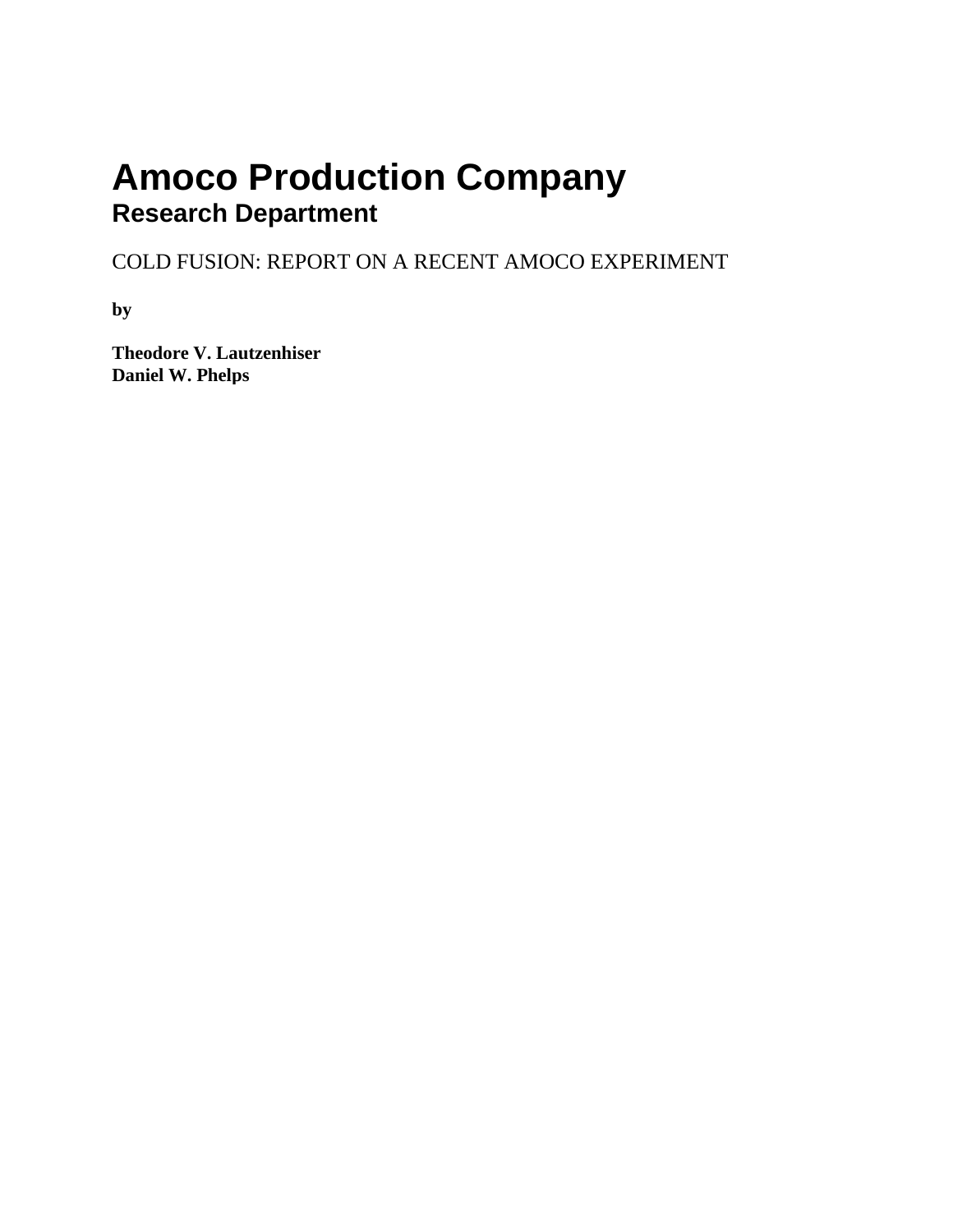# <span id="page-1-0"></span>**TABLE OF CONTENTS**

| 14 |
|----|
|    |
| 15 |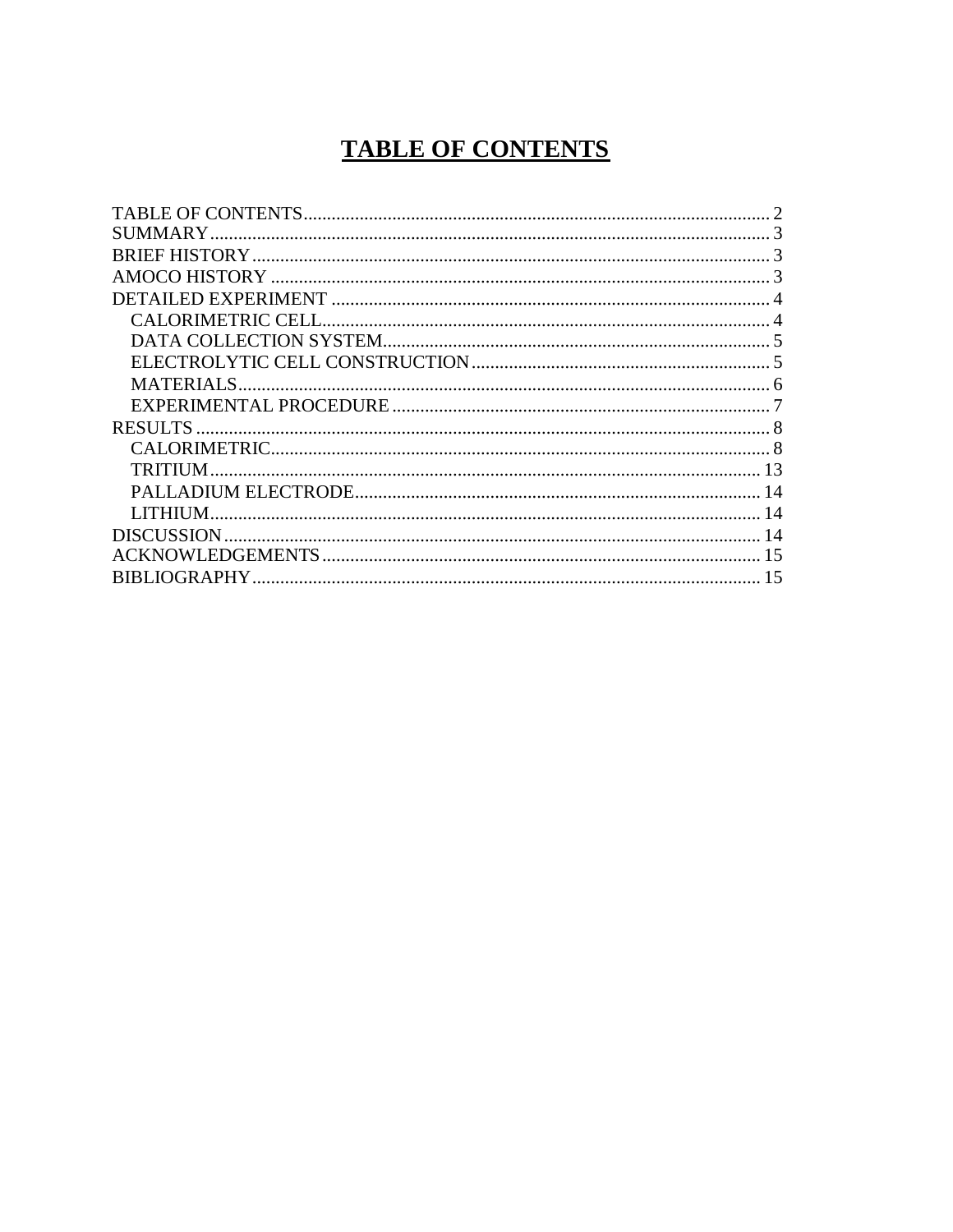### <span id="page-2-0"></span>**SUMMARY**

This report will discuss briefly some of the early calorimetric experiments on cold fusion and in more detail, a single experiment just concluded.

A closed cell electrolytic experiment has been conducted using a palladium cathode and platinum anode with accurate (+/-0.001 watt) calorimetric measurements. Results indicate a positive energy output of approximately 50 Kilojoules more than was input to the experiment through electrolysis current and heater current. The heat output was observed both as short term bursts of energy and as long term sustained production. Colorimetric calibration with an internal heat source showed essentially identical data before and after the electrolysis experiment. Material balance for palladium, water and lithium showed essentially no material had been consumed during the experiment. Tritium levels measured before and after electrolysis showed a factor of 3 increase that cannot be accounted for by concentration effects.

It is important to note that if this experiment had been terminated after only one month the results would have shown no positive energy production.

These data support the claims of several experimenters that anomalous heat and tritium are produced during electrolytic experiments using a hydrogen absorbing cathode. Further experiments are in progress to determine reproducibility and better define experimental parameters.

# <span id="page-2-1"></span>**BRIEF HISTORY**

Cold fusion burst upon the scene with great fanfare and little hard information with a press conference in March 1989, when Pons and Fleischmann (1) announced they had found anomalous energy associated with an electrochemical cell. Before there were any actual reports in the literature, circulation of the preprints was commonplace. There were several claims of confirmation over the following few months from diverse groups located worldwide (2-9). At the same time there were many statements that "cold fusion", at best, was the result of experimental error (10-19). Since many "experts" have come out saying that there is nothing to cold fusion, the public perception at this time is that cold fusion has mostly faded away.

### <span id="page-2-2"></span>**AMOCO HISTORY**

In April 1989, a "garage experiment" on cold fusion was set up by Ted Lautzenhiser of Amoco and Melvin Eisner of the University of Houston on the basis of a common interest in a scientific curiosity. This experiment yielded a 30% energy gain over the life of the experiment (two months). The calculation of the energy gain depended upon assigning an energy to the dissociation of heavy water into its components, deuterium and oxygen. This is in common with most of the published experiments, although a platinum surface had been provided for the catalysis of the gases back to heavy water. The surface area of the catalyst had proven to be insufficient and the volume of the electrolyte had been diminished by the electrolysis. Concurrent with this experiment an idea for a possible commercially valuable process was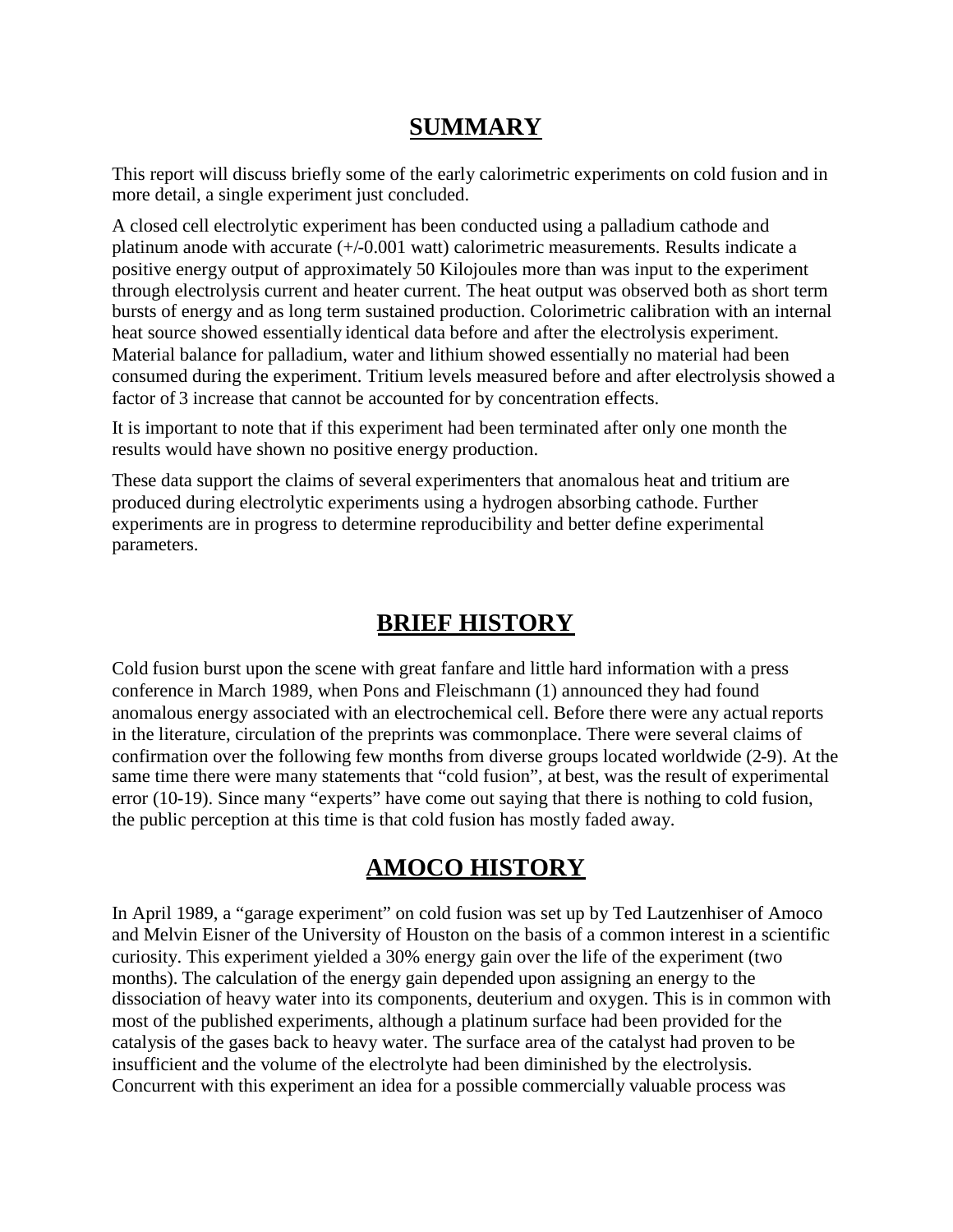mutually conceived. At this point, the work was disclosed to Amoco TRC management and support was given to continue the investigation of cold fusion as an Amoco project.

In June 1989, the first experimental modification was to the catalyst after the experiment was moved from Houston to the Amoco TRC laboratories. This catalyst consisted of platinum powder packed into a glass tube with the gases evolved from the electrolytic cell being forced through the tube. This catalyst appeared to work effectively and the experiment was again yielding about 30% excess energy until the catalyst became water logged and channeling of the gases through the platinum powder caused the catalyst to fail. However, the energy gain without "bookkeeping" had been shown, although only briefly.

In August 1989, a new catalyst was constructed using platinum powder ground into a fiberglass matrix. This unit allowed the water formed to drip back into the electrolytic cell. Because the catalyst was now bigger than envisioned at the beginning of the experiment the calorimetric chamber had to be modified to allow for the electrolytic cell and catalytic unit to be enclosed. The energy gain during this experiment was 10%, but it was felt that the modifications to the calorimetric chamber had introduced an error such that the energy gain determined was conservative. It should be noted that all of these experiments used the same palladium ingot purchased by Lautzenhiser and Eisner in Houston. At this time a new calorimetric cell was built and the following experiment was begun.

#### <span id="page-3-0"></span>**DETAILED EXPERIMENT**

#### <span id="page-3-1"></span>*CALORIMETRIC CELL*

The determination of the energy balance was accomplished through a calorimetric cell. This cell, shown in Figure C1, consisted of a thick walled aluminum cylindrical chamber (1) connected to an aluminum plate (2) with 3 brass bolts (3) passing through 2 inches of insulation (4). This assembly is placed inside an insulated chamber (5) which is surrounded on all sides except the bottom by a water jacket (6). This is set upon another inch layer of insulation. The water jacket has a forced circulation of water maintained to within  $+/- 0.0005$  C. This water jacket is surrounded by an inch layer of insulation (7).<br>A thermistor probe  $(8)$  was inserted through  $(10)$ A thermistor probe (8) was inserted through a tee at the water outlet (9).

In operation, the inner aluminum chamber is maintained at a constant temperature difference above that of the aluminum plate to which it is attached with the brass bolts. These bolts serve as the primary thermal energy conduction path from the aluminum

Figure C1 Calorimetric Cell

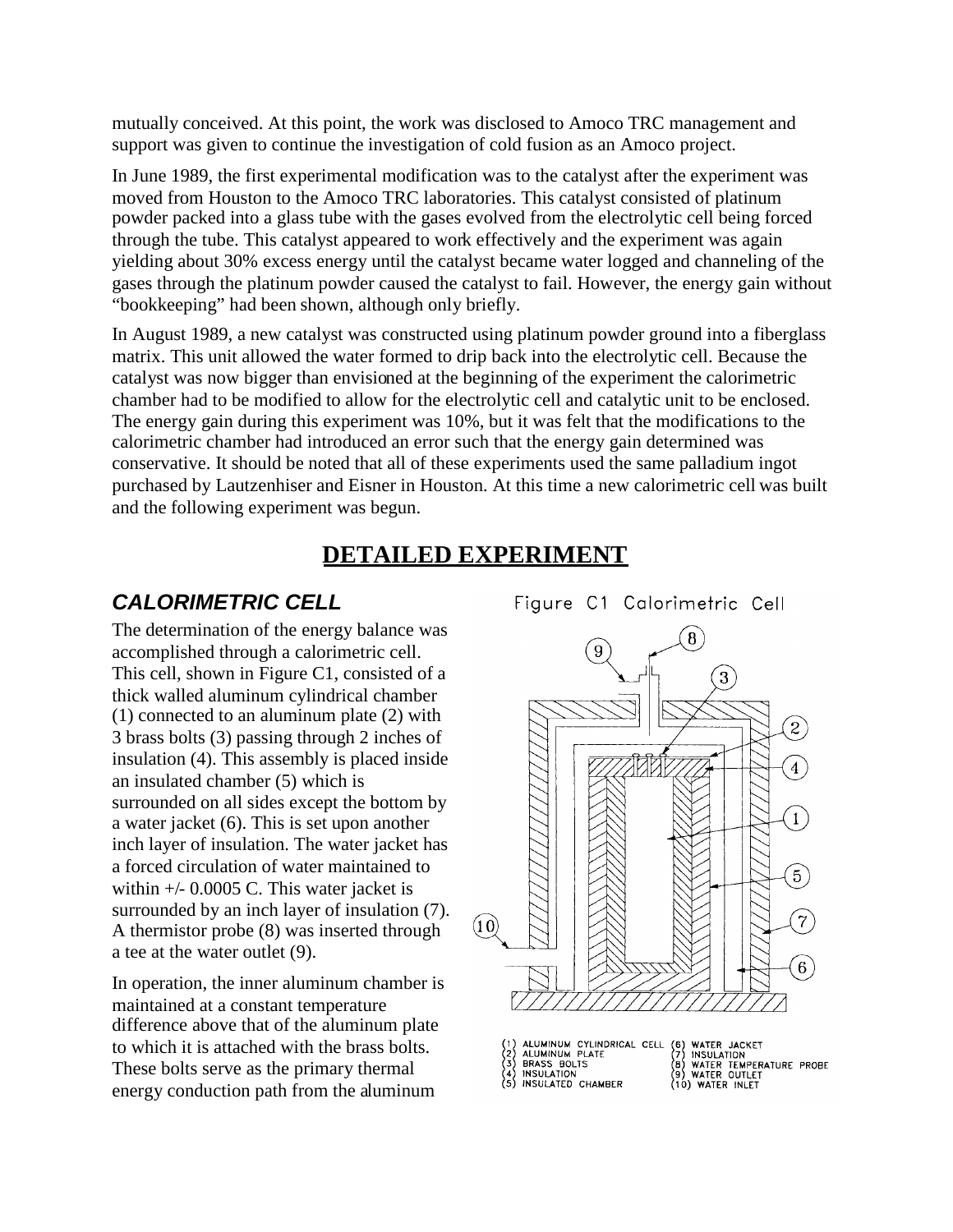chamber to the aluminum plate which is in close proximity to the water jacket. The aluminum plate is not in direct contact with the water jacket in order to soften the effect of the circulating water temperature excursions upon the calorimeter. The temperature difference between the plate and the aluminum chamber is then representative of the heat flow from the chamber to the plate and from there to the water jacket. A computer controlled power supply supplied power to a resistor within the chamber and supplied power such that the electrolytic cell temperature was maintained at 10°C above the plate temperature. This required a power of 2.486 +/- .001 watts.

# <span id="page-4-0"></span>*DATA COLLECTION SYSTEM*

The data collection system was based on an AST Premium/286 computer which controlled an Hewlett Packard bus system. On this bus was an analog signal multiplexor (HP-3488A), a multimeter (HP-3478A), and a four channel controllable power supply (HP-6624A). This system was programmed to monitor the required voltages, currents, and temperatures of the experiment. The temperature difference between the calorimeter chamber and the top plate was then used to control the power supplied to the calorimeter resistor in order to maintain that difference at 10º. Every 5 minutes data stored on hard disk was backed-up to a floppy disk. The information was displayed to a screen in both graphic and tabular form for real time monitoring. The floppy disk was used to transfer the data to another PC system for data analysis and transfer to the mainframe.

# <span id="page-4-1"></span>*ELECTROLYTIC CELL CONSTRUCTION*

The electrolytic cell shown in Figure C2 was a two piece design constructed from 50 mm O-ring Pyrex glass joints. The O-rings (3) were FETFE and were size 229. The lower glass piece (1) was constructed with a flat bottom and was 50 mm long. The top (2) was rounded about 20 mm from the O-ring and two 7 mm threaded glass connectors were attached extending up about 20 mm. The two cell halves were clamped together by two donuts (11) machined from nylon. Four  $10 \times 32$  screws were used to secure the donuts together. The cell was designed to have an internal recombination catalyst (4) to eliminate water material balance calculations. A catalyst tube was constructed from 18 mm OD and 7 mm OD Pyrex glass tubing. The 18 mm glass was reduced down to connect to the 7 mm glass which could pass through and be sealed in the 7 mm threaded connector. The wide bore of the catalyst tube was 20 mm long and loosely packed with Pyrex glass wool and platinum sponge (99.93%, 60 mesh, Atlantic Metals). A piece of platinum gauze (52 mesh, 99.9%, Aldrich # 29.810-7) was wedged under the glass wool and a 2 mm glass rod attached across the bottom of the catalyst tube to assure that the catalyst could not drop into the electrolyte.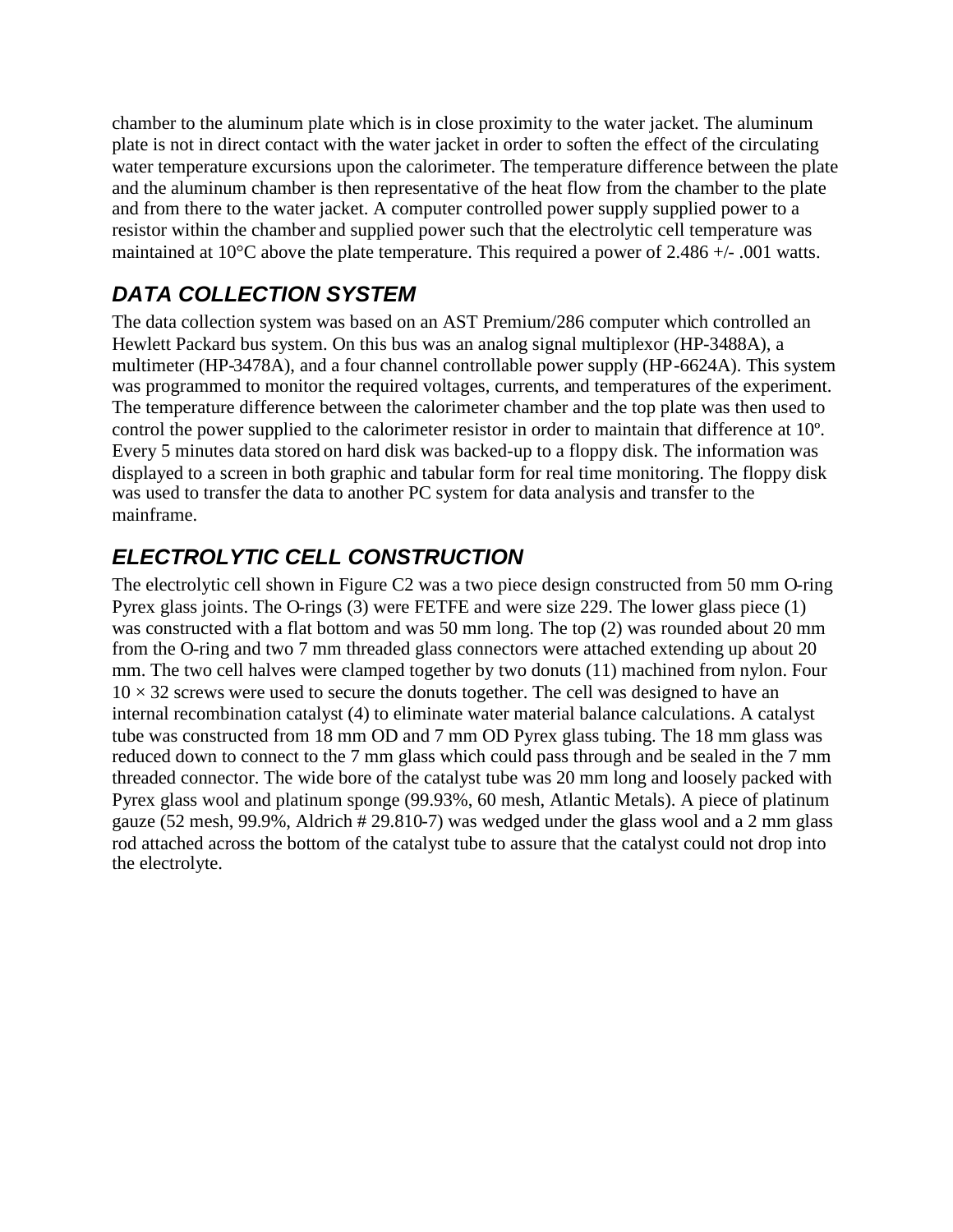Figure C2 Electrochemical Cell



A short piece of 7 mm OD glass tubing (5) was put in the second 7 mm threaded connector. Both the catalyst cube and the 7 mm open tube were connected with  $1/4 \times 1/8$  inch Swagelok Teflon reducing union (6) to 1/8 inch Teflon tubing (7) that ran out of the calorimetric cell.

A PTFE Teflon holder (10) was machined to hold the Pd ingot (9) in the center of the electrolytic cell and assure no contact with the anode (8). The holder had a 45 mm base 5 mm thick, with four fingers extending upward to hold the ingot.

### <span id="page-5-0"></span>*MATERIALS*

Platinum (52 mesh, Aldrich) was used as the anode. Pieces of gauze were spot welded together and to 0.5 mm platinum wire (99.9%, Aldrich # 26, 722-8) to form a cylinder shape 48 mm diameter and 40 mm high. A piece of the 0.5 mm platinum wire was passed through a 0.5 mm hole in the FETFE O-ring to connect to the power supply.

Palladium was purchased from Atlantic Metals and Alloys, Inc., in the form of a cylindrical ingot. The ingot was 37 mm in diameter, 13 mm deep and machined on the bottom and sides but left as originally cast on top. The metal was vacuum-induction melted in a ceramic crucible and rapidly cooled to insure a fine grained microstructure. Analysis showed the grain size varied from 0.150 to 0.200 mm. The purity was 99.9% with a carbon level of less than 30 ppm. Other metals as impurities were: Pt < 100 ppm, Rh < 100 ppm, Ru < 100 ppm, Ir < 100 ppm, Au < 200 ppm, Fe < 50 ppm and Cu < 50 ppm. A 0.5 mm platinum wire was spot welded onto the Pd ingot and fed through a 0.5 mm hole in the FETFE O-ring to connect to the power supply.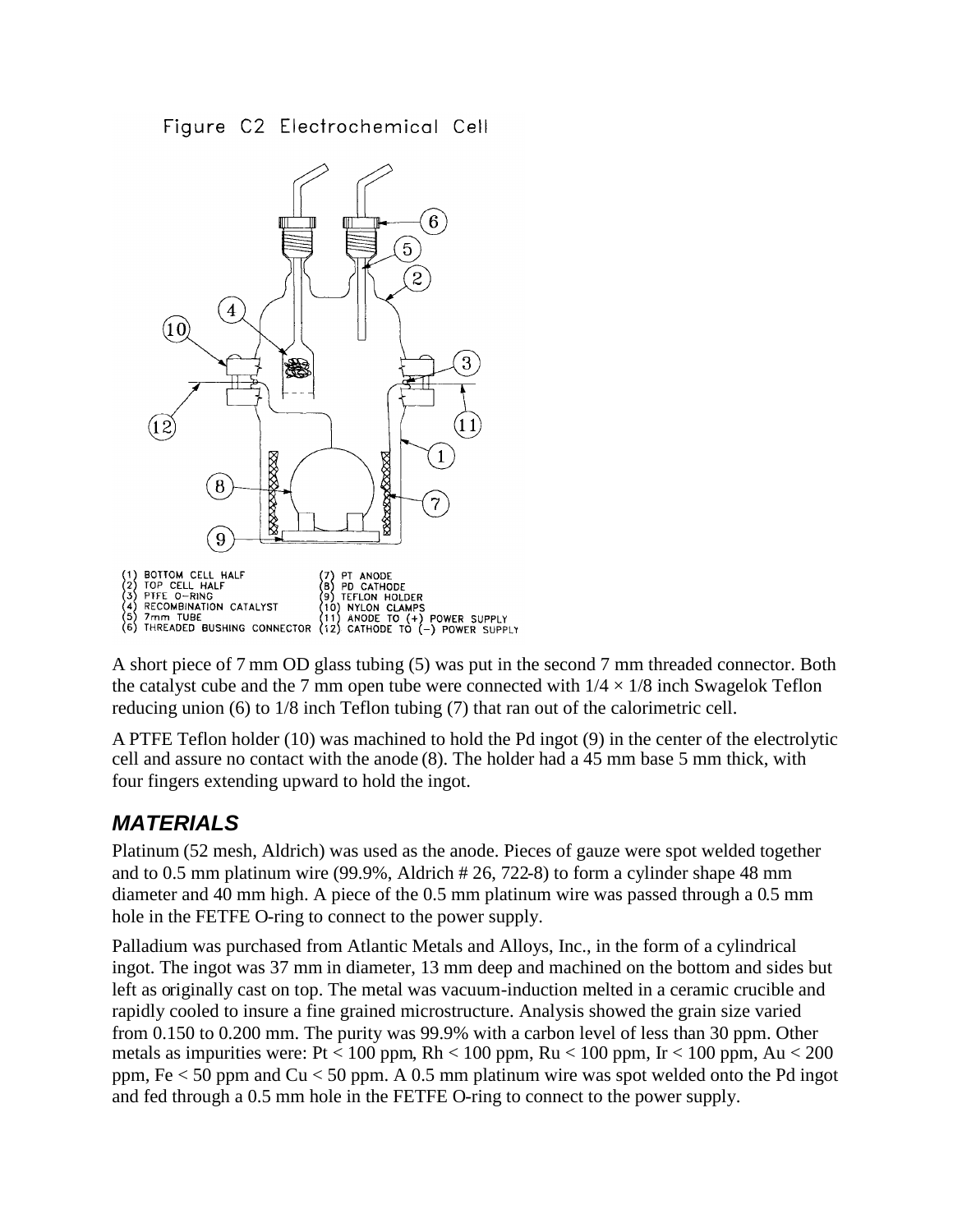The electrolyte was made from 99.95% deuterated water purchased from Atlantic Metals and Alloys, Inc. This water was kept under an argon atmosphere. An in-house NMR analysis showed the purity to be 99.96%. Lithium metal (99.5%, Alfa # 00733) as 1-6 mm granules was reacted with the heavy water from Atlantic Metals to make LiOD. The process was done in a glovebox under positive argon gas flow. Approximately 22 grams of Lithium metal was reacted with one liter of  $D_2O$  to make the electrolyte. This solution is about 3 molar LiOD which is less than the saturation concentration of 4 molar.

# <span id="page-6-0"></span>*EXPERIMENTAL PROCEDURE*

The electrochemical cell was loaded with electrolyte and placed within the calorimetric chamber. The calorimeter was then allowed to stabilize with no electrolysis current while the calibration on the calorimeter was determined. It was found that 2.466 watts of power was required to keep the chamber at its constant temperature difference of 10°C relative to the outer plate.

The electrolytic cell current was then turned on, and over a period of two months the current was changed occasionally. The current and voltage supplied to the electrolytic cell, the current and voltage supplied to the calorimetric resistor, and the temperatures of the water jacket, calorimetric chamber, calorimetric plate, and the electrolytic cell were measured and recorded by the data system. At the end of two months the electrolytic current was turned off and the calibration of the calorimeter was rechecked after the experiment had reached its null equilibrium.

Analysis of the electrolyte for tritium was done by Teledyne Isotopes in Westwood, NJ. The analysis was done by liquid scintillation counting. Results have been corrected for counter efficiency and background of the scintillation cocktail.

Analysis of the electrolyte for platinum and palladium was done by standard ICP (inductive coupled plasma) analysis using a Perkin Elmer model 6000. The 306.471 nm emission wavelength was used for platinum and the 340.458 nm wavelength was used for palladium. Standards were purchased from Alfa Products at a concentration of 1000 ppm. Appropriate dilutions were made to make a standard curve ranging from 5 to 100 ppm. The samples were analyzed without dilution or other preparation.

Lithium analysis was also done by ICP. Standards were run at 1000 and 500 ppm. The samples were diluted to be within this range. The 460.286 nm wavelength was used for lithium analysis.

Surface analysis was done by X-ray fluorescence using a Kevex Model 7000 instrument with an ISI model 100 microscope. The X-ray energy was 25 keV and 1 position of about 500 microns diameter on the unmachined surface was examined. A concentration of impurities greater than 1% would have been detected under the conditions used.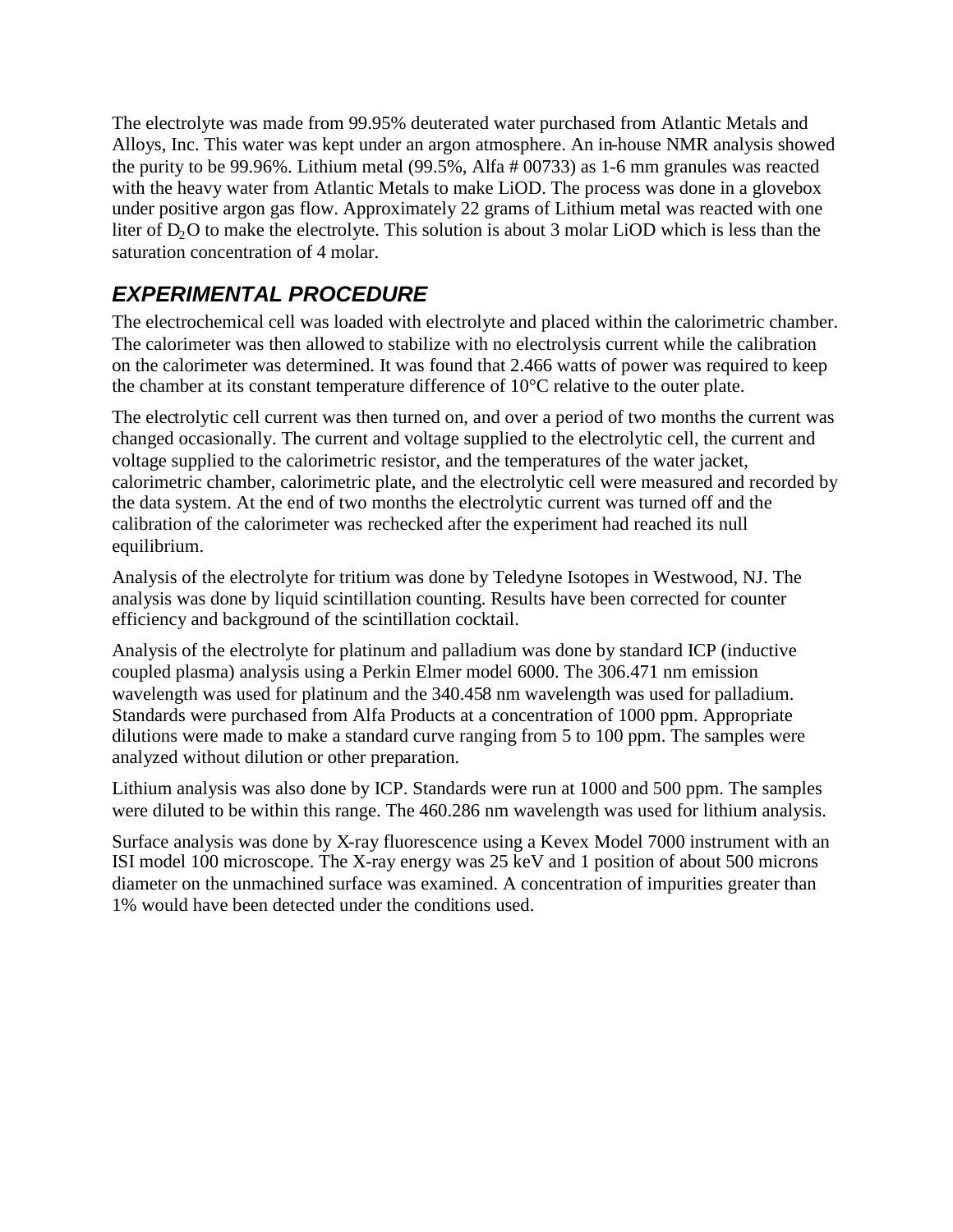#### <span id="page-7-0"></span>**RESULTS**

#### <span id="page-7-1"></span>*CALORIMETRIC*

The current is plotted versus time in Figure R1. At the start of the plot, on October 24, the period of time over which the current is zero is shown. This is the calorimeter calibration period. Afterwards, the current is increased to 100 mA and then to 500 mA. Further changes are shown until the current was reduced to zero on December 7.

Also plotted in Figure R1 is the sum of the energy dissipated in the calorimeter resistor and the energy electrically delivered to the electrolytic cell minus the thermal energy lost at a constant rate of 2.486 watts from the calorimeter. This is then the net energy delivered to the calorimetric cell.



Figure R1. Electrochemical Cell Data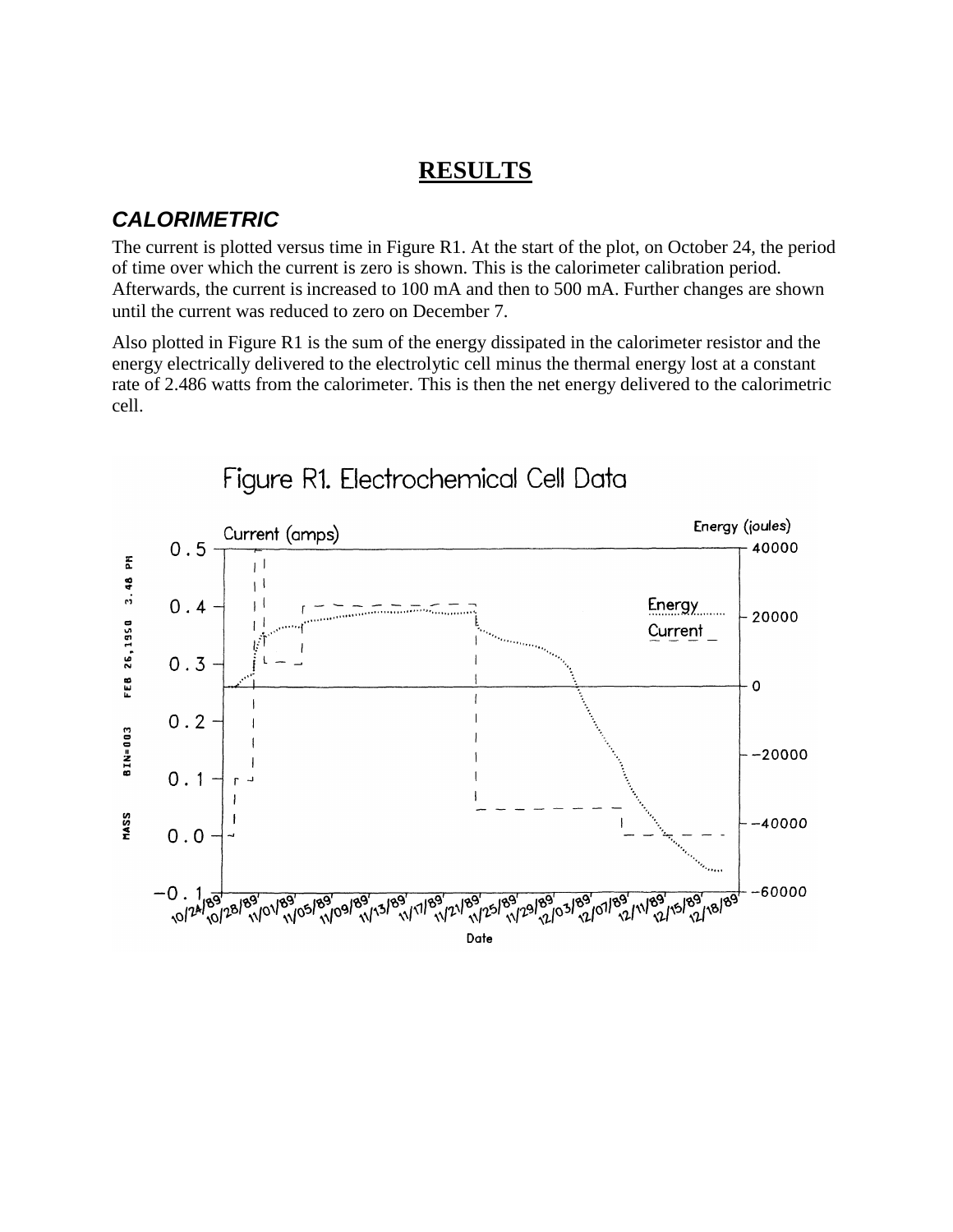Plotted in Figure R2 is the same energy curve as is plotted in Figure R1 along with the power curve representing the sum of the power dissipated in the calorimeter resistor and the power fed into the electrolytic cell. The line labeled Thermal Loss Rate represents the 2.486 watt power level that represents the calibrated power loss race of the calorimeter. If the net power in is greater than the 2.486 watt, the electrochemical cell is storing energy. On the other hand, if the net-power-in is less than the 2.486 watt, the electrochemical cell is delivering more power than it is receiving. The time integral of the net-power-in curve minus the thermal loss rate is the energy curve.



### Figure R2. Electrochemical Cell Data

Plotted in Figure R2 is the same energy curve as is plotted in Figure R1 along with the power curve representing the sum of the power dissipated in the calorimeter resistor and the power fed into the electrolytic cell. The line labeled Thermal Loss Rate represents the 2.486 watt power level that represents the calibrated power loss race of the calorimeter. If the net power in is greater than the 2.486 watt, the electrochemical cell is storing energy. On the other hand, if the net-power-in is less than the 2.486 watt, the electrochemical cell is delivering more power than it is receiving. The time integral of the net-power-in curve minus the thermal loss rate is the energy curve.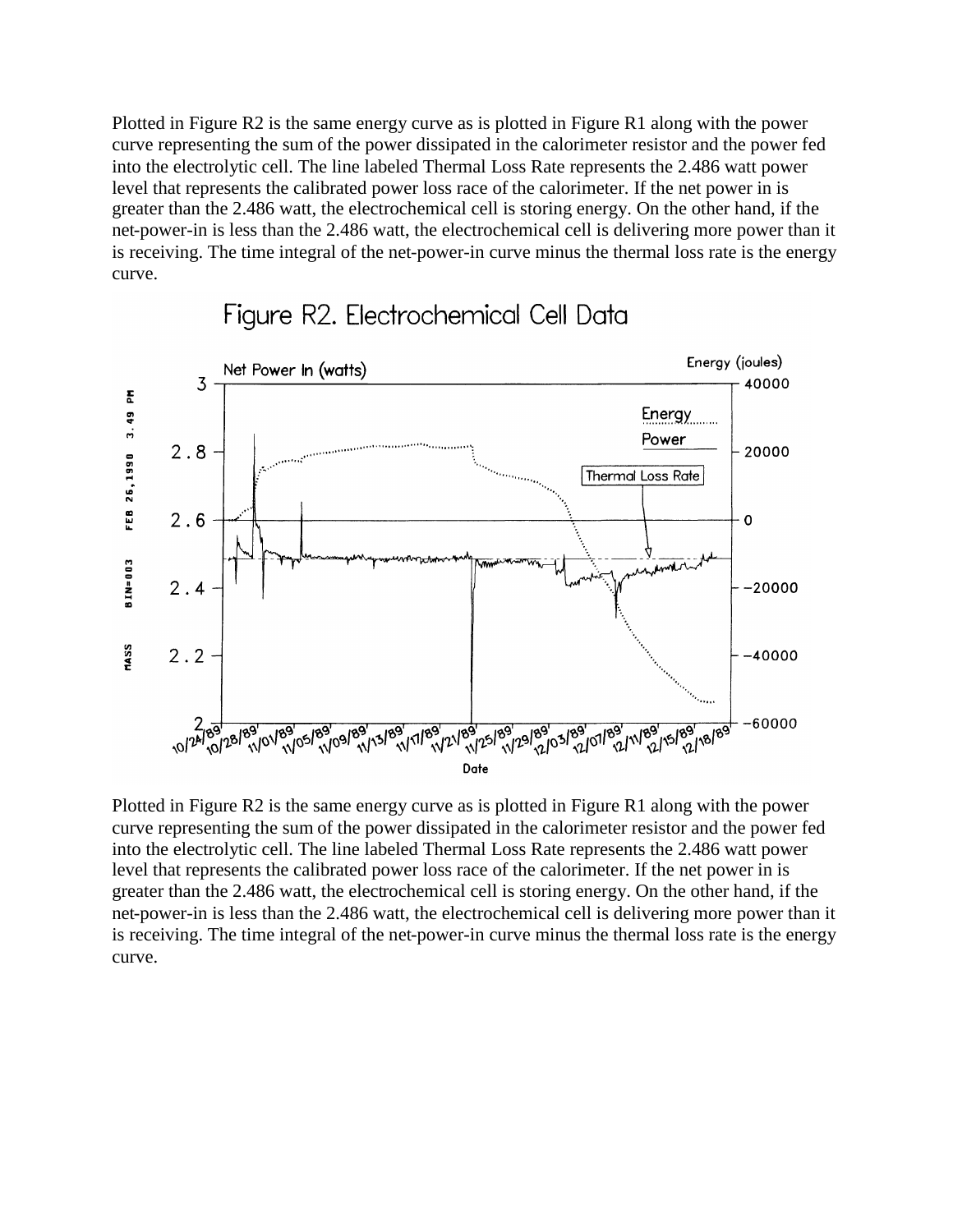The data from the first day is shown in Figure R3. This is the initial calibration period of the experiment; the current is seen to be zero until about 0900 on October 25, at which time the current is increased to 100 mA. The power line can be seen to approach the 2.486 watt line as the calorimeter is allowed to settle and then basically trace a straight line until the current is turned on. The average of this power from 1500 on October 27 until turn on is the 2.486 watts, that is, the thermal loss rate of the calorimeter.





In Figure R2, after the spikes associated with the power transition of the current turn on, there is a period of several days during which the power line, being above the 2.486 watt line, isshowing that the electrochemical cell is storing energy. This energy is that of the dissociation of the heavy water into oxygen and deuterium and the storage of deuterium within the palladium cathode. This requires that the oxygen of the dissociated water be vented from the cell just as in a storage battery. This charging energy can be reclaimed from the system by allowing the deuterium within the palladium to be released and then recombined with the oxygen on the catalyst. This part of the power curve is then much like that which would be observed if the electrochemical cell were a storage battery, which indeed the electrochemical cell is.

On October 27, the current is increased to 500 mA. Again there is a period of enhanced energy charging of the cell followed by a decay. The current was then turned down and the cell continued to accept energy, though at a lesser rate. After the cell had basically reached an equilibrium charge, the current was increased to 400 mA. The cell began to accept energy at a low rate, and then over a period of about a month, was at an equilibrium state with little changes in the net energy in from the 2.486 thermal loss rate.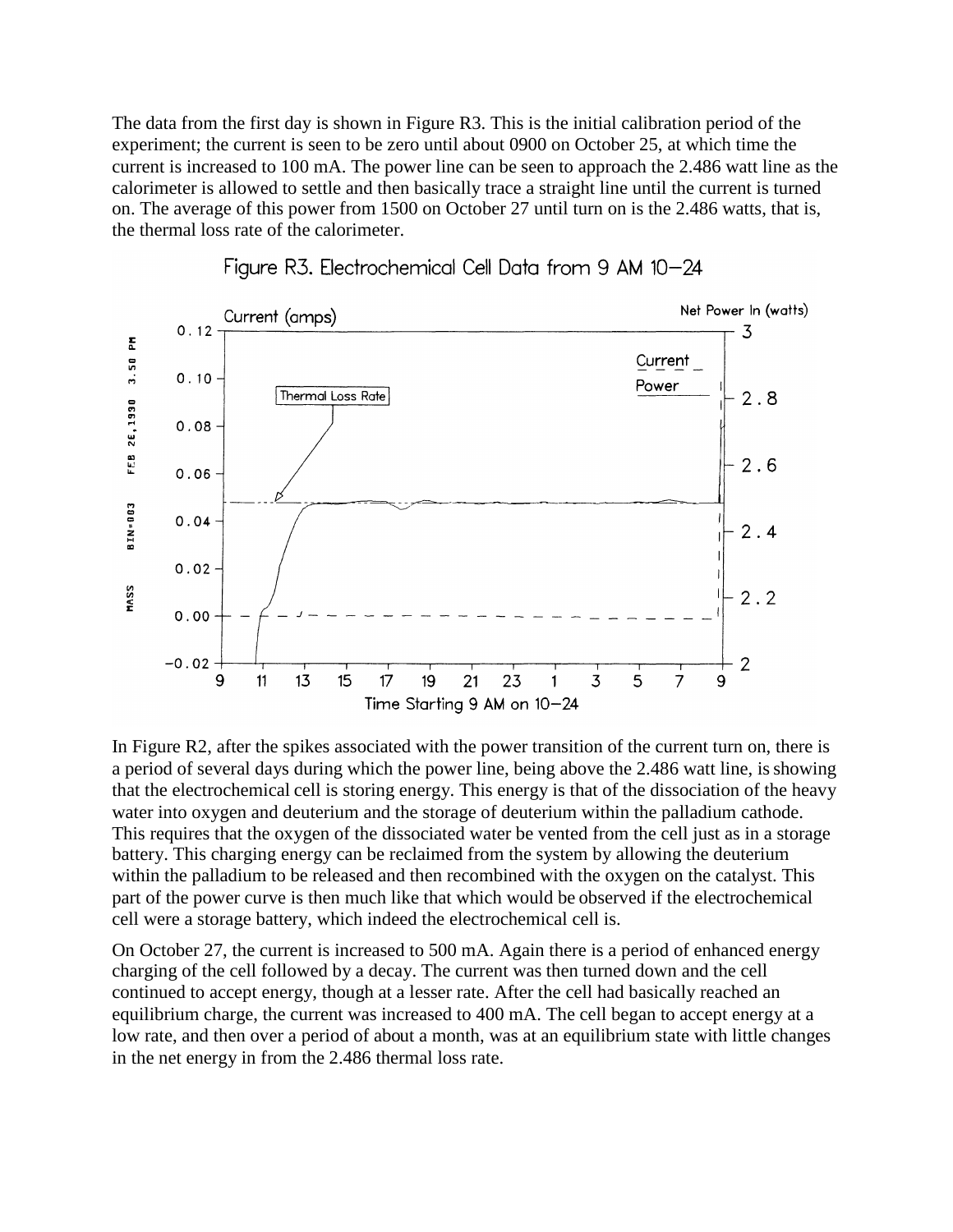On November 21, as shown in Figure R4, the current was reduced to 40 mA. As can be seen, the net power in required to keep the calorimeter at its constant temperature fell to 100 mW less than the thermal loss rate. This means that after the transition, the cell yielded power at approximately 100 mW for a period of 8 hours. At that time, the net power again approached the 2.486 watt net power input line, but with a residual power output from the cell. Over the period of the next week, the cell gradually increased its power output as shown by the gradual decrease in power required to keep the calorimeter at a constant temperature.



# Figure R4. Electrochemical Cell Data for 11-21

On December 1, as shown in Figure R5, there was a transition event in the power. This occurred without changing any input parameters. The cell over a period of less than 2 hours began to produce power at about 90 mW versus the 40 mW it had built up to over the previous week. This transition event occurred over about a two hour span.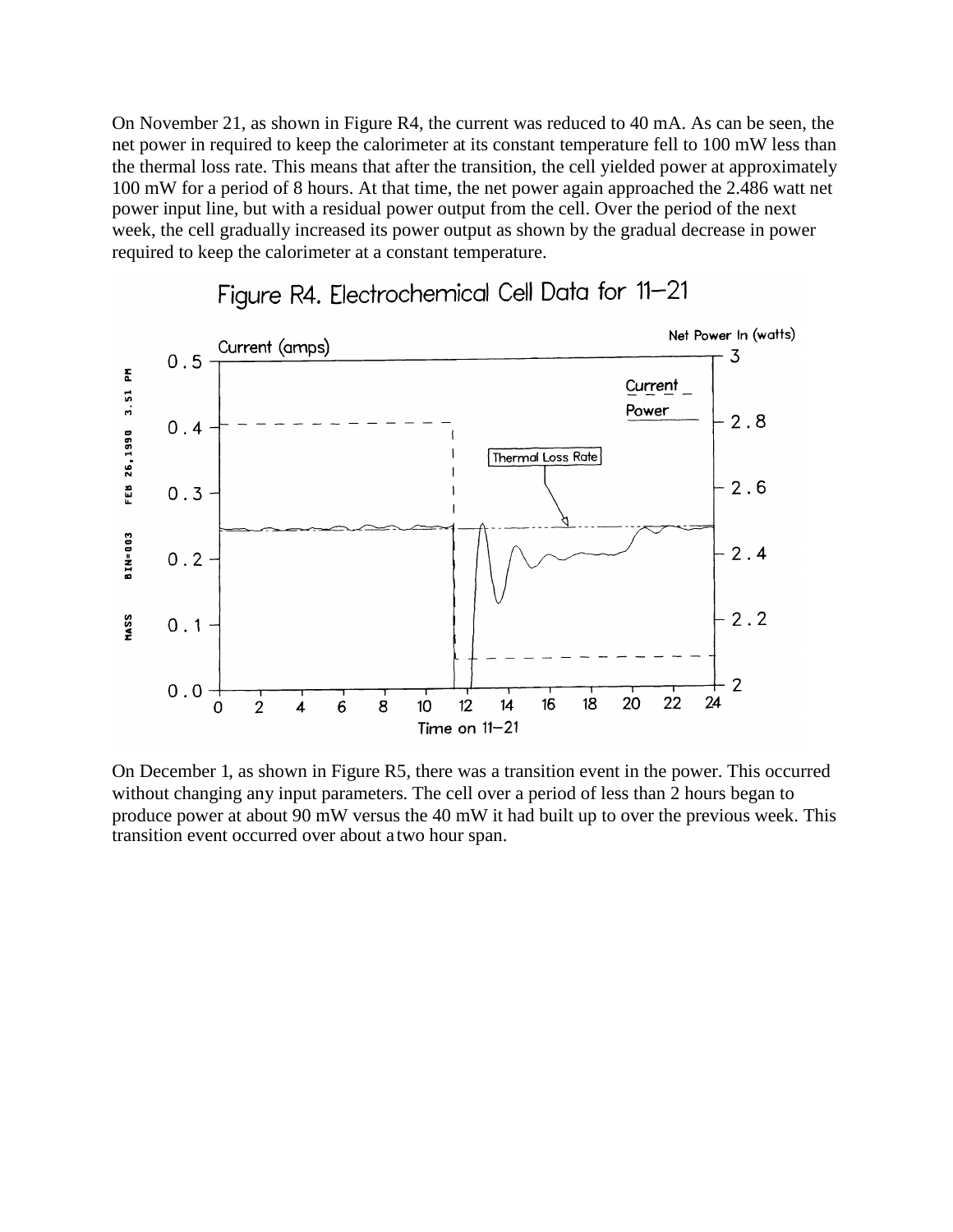Then as shown in Figure R6, there was another spontaneous transition event and the power production from the cell fell to approximately 60 mW rate. Here the power level remained till December 7, when the current was shut off.



Figure R6. Electrochemical Cell Data for 12-04

After current shut off, the cell continued to produce power for about a week. This power in large part was probably due to the release of the deuterium from the palladium and the subsequent catalytic recombination with oxygen. However, the energy released after the current shutoff was greater than the 25 KJ that had apparently been used to charge the cell at the beginning of the experiment.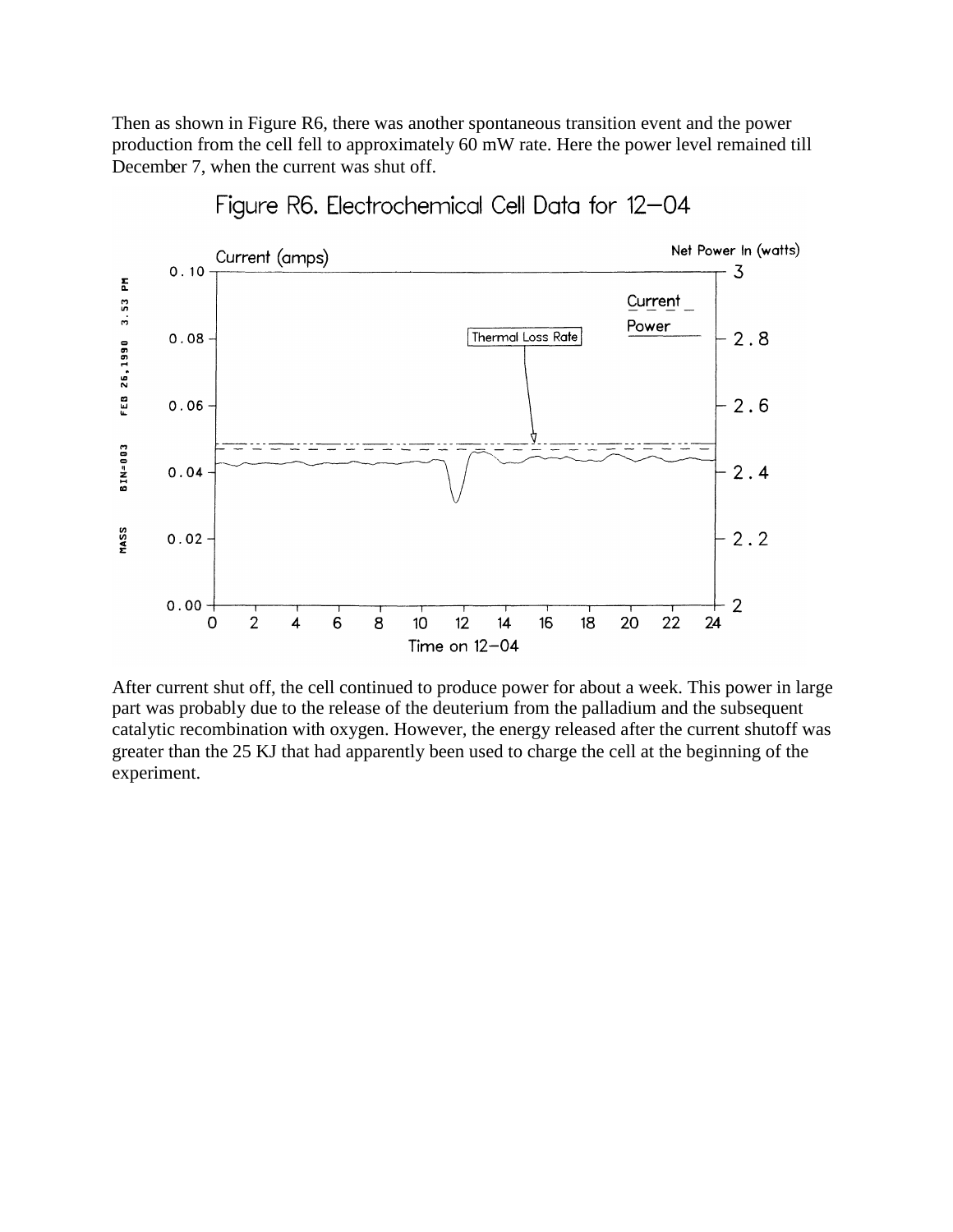In Figure R7, the period starting at 1000 on December 17 is shown. This is about a week after the electrolyzing current had been shut off. The net power in has again returned to the 2.486 watt line as during the calibration period. It might be noticed that it is actually a little above 2.486 watts indicating perhaps the extent of the drift of the calorimeter system or perhaps indicating that during the original calibration there had been a background power release from the cell due to a chemical reaction. This effect would make calculation of the energy produced pessimistic by about 20 Κjoules.





#### <span id="page-12-0"></span>*TRITIUM*

The electrolyte was analyzed for tritium activity before and after the experiment. Prior to starting the experiment the electrolyte had a value of 2.5+/-1.0 pcurie/mL. After the experiment was completed, a sample of the electrolyte was counted again and was found to have 7.4+/-1.1 pcurie/mL. While not a large increase in tritium, this increase is significant.

The system was not closed to restrict gas flow in or out of the cell. But, no concentration of activity could have occurred from the isotope effect because the internal catalyst converted any excess deuterium and oxygen gas produced back into water which remained in the cell. The measured water volume before and after the experiment (80 ml) shows that no concentration of tritium occurred due to losses past the catalyst from possible catalytic inefficiency. Also, gas flow was measured from the catalyst and flow could only be detected during times of rapid charging or discharging of the palladium electrode when stoichiometric volumes of gases were not present.

Thus, the tritium production in this experiment, although small, is real and significant. Three factors make the amount of tritium produced appear less significant. The volume of electrolyte in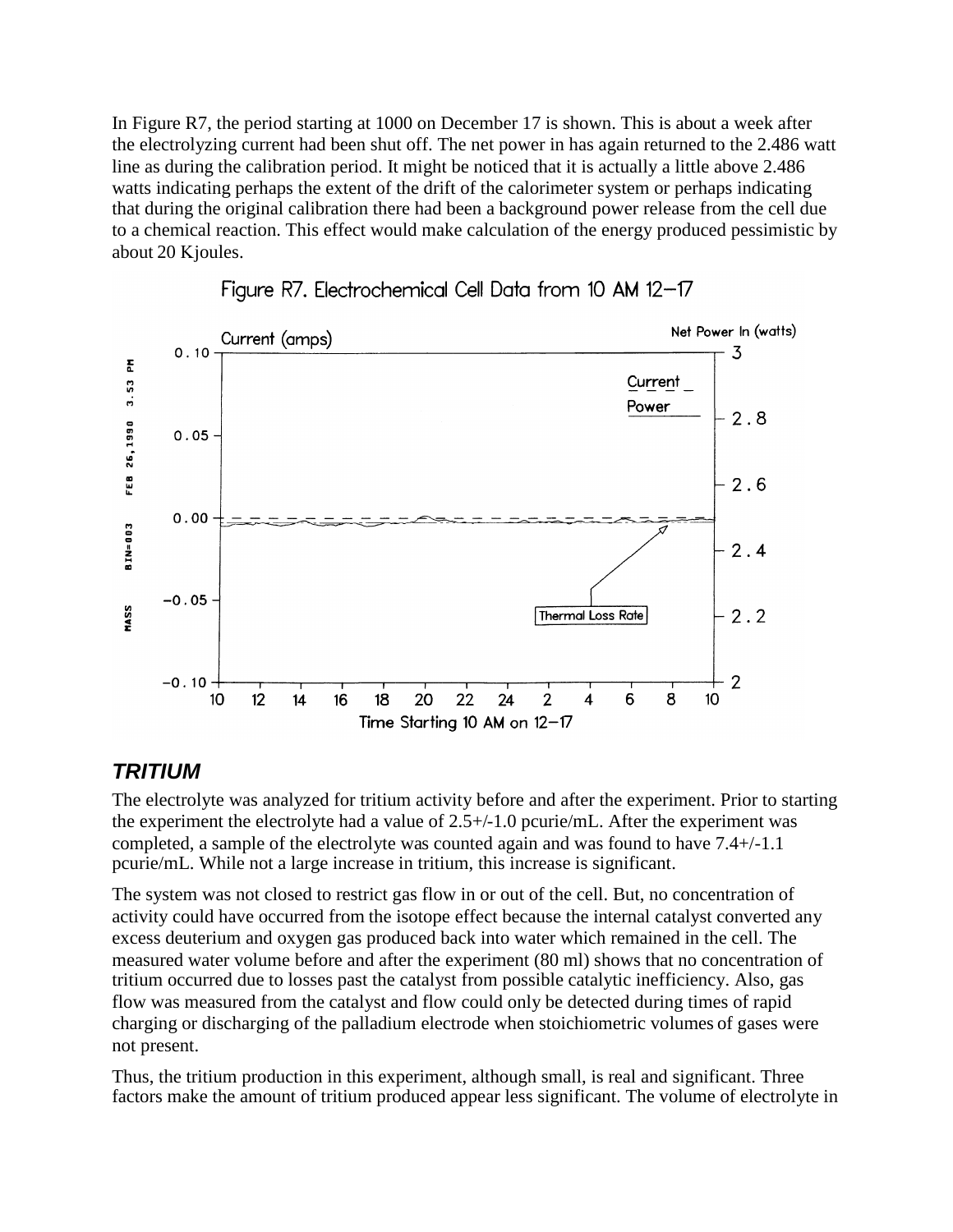the cell is large compared to published experiments producing tritium (20). Also, this experiment was run on an electrode of much larger volume than those published (21). The charging time for this experiment was a large part of the total experimental time. The experiment was terminated to recalibrate soon after excess heat was observed which would have not given much time for tritium production.

# <span id="page-13-0"></span>*PALLADIUM ELECTRODE*

The machined electrode surfaces were not visibly different after the experiment. The surfaces were still the same color and texture as when the experiment was started. The surface left as cast was noticeably smoothed after the experiment. Surface analysis by X-ray fluorescence did not indicate the presence of lithium, platinum or other metals. The electrode was rinsed with water and vacuum dried before analysis. Surface analysis studies of palladium electrodes from similar experiments (22) indicate the surface may be coated with lithium which is rapidly converted to LiOD with no current or an exposure to atmosphere. It is likely that any lithium on the palladium was removed by washing before the analysis.

The electrode was also tested for radioactivity by placing it on radiographic film for 72 hours. No darkening of the film could be detected. However, it is likely that any stored tritium would have been removed during vacuum baking, but this test should have also detected unstable isotopes of the metal if they were formed.

# <span id="page-13-1"></span>*LITHIUM*

The electrolyte was analyzed for lithium concentration after the experiment was completed. Analysis by ICP indicated a lithium concentration equivalent to 2.87 M LiOD. This is in good agreement with the 3 ΜLiOD that was originally used, although the original measurements (22 gm Li in one liter of heavy water) are not of the same accuracy as the post measurement. These numbers are considered in good agreement and indicate that at most very little lithium was consumed during the experiment.

# <span id="page-13-2"></span>**DISCUSSION**

The calorimetry conclusively shows excess energy was produced within the electrolytic cell over the period of the experiment. This amount, 50 kilojoules, is such that any chemical reaction would have had to been in near molar amounts to have produced the energy. Chemical analysis shows clearly that no such chemical reactions occurred. The tritium results show that some form of nuclear reactions occurred during the experiment. The tritium produced was not nearly enough to account for the excess energy. The expected nuclear processes would have been on the order of 4 Mev per event.  $10^{17}$  such reactions would have been required to produce 50 Kjoules of energy. Our measurement of tritium shows an excess of  $5 \times 10^8$  atoms. In other words, tritium production would only account for about  $5 \times 10^{-9}$  of the observed excess energy. The main point of the tritium in this experiment is then that there are some nuclear processes involved. Some competing process must be highly favored. A candidate at this time is the Phillips-Oppenheimer type of deuterium-palladium reaction which would, through beta decay, yield silver and hydrogen. Isotopic measurements of the palladium to show the resulting silver would not be possible using known technology, although an experiment run significantly longer at the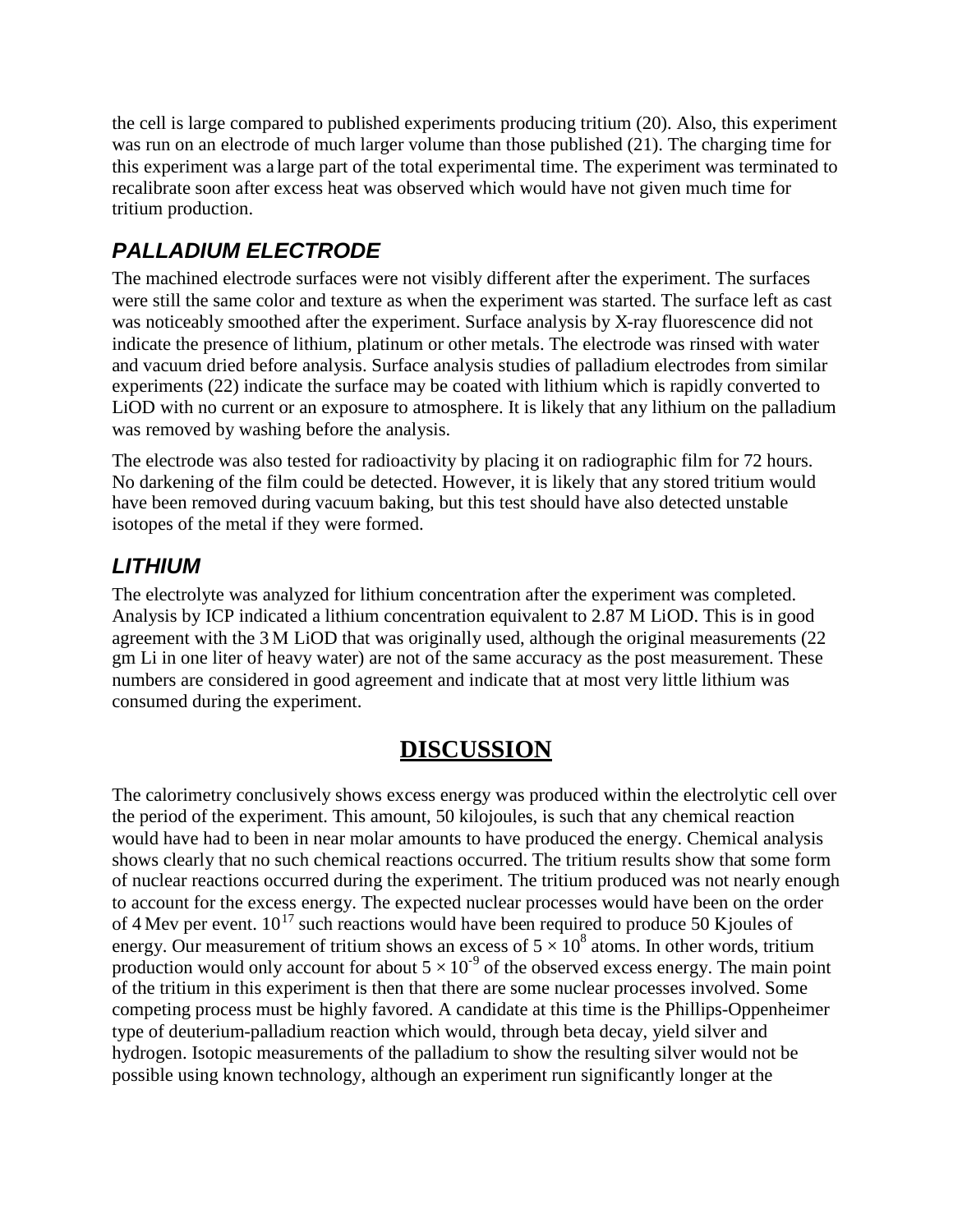measured excess power rates would make the possible silver measurable. We hope to test this hypothesis in the near future.

### <span id="page-14-0"></span>**ACKNOWLEDGEMENTS**

This is to acknowledge the efforts Tim Stanley, Jim Wirtz, Tony Hambrick and Ralph Wiley put into this effort. Tim Stanley provided valuable insights into some of the metallurgical and electrolytic aspects. Jim Wirtz programmed the data collection system and provided the printouts and plotting of the data for our analysis. Tony Hambrick helped design and built many of the mechanical devices such as the calorimeter and electrolytic cell accessories. Ralph Wiley helped us monitor for possible harmful radiation which was not detected during the period of the experiment.

### <span id="page-14-1"></span>**BIBLIOGRAPHY**

- 1. Fleishmann, M., and Pons, S., Electrochemically induced nuclear fusion of deuterium, J. Electronal. Chem., 261 (1989) 301-308.
- 2. Jones, S. E., Palmer, E. P., Czirr, J, B., Decker, D. L., Jensen, G. L., Thorne, J. M., Taylor, S. P., and Rafelski, J., Observation of cold nuclear fusion in condensed matter, Nature, 338 (1989) 737-740.
- 3. Huggins, R., and Scherber, M., DOE Cold Fusion Workshop, Santa Fe, NM, May 25-28, 1989.
- 4. Appleby, A. J., and Srinvasan, S., DOE Cold Fusion Workshop, Santa Fe, NM, May 25-28, 1989.
- 5. Landau, U., Electrochemical Society Meeting, Los Angeles, May (1989).
- 6. Santhanam, K. S. V., Rangarajan J., Braganza, O., Haram, S. K., Limaye, N. M., and Mandal, K. C., Electrochemically initiated cold fusion of deuterium, Indian J. Tech., 27 (1989) 175-177.
- 7. Adzic, R., Cervasio, D., Bae, I., Cahan, B., and Yeager, B., Investigation of Phenomena Related to D<sub>2</sub>O Electrolysis at a Palladium Cathode, Electrochemical Society Meeting, Hollywood, Florida, Oct. (1989).
- 8. Oriani, R. A., Kelson, J. C., Lee, S. K., and Broadhurst, J. H., Calorimetric Measurements of Anomalous Power Produced by Cathodic Charging of Deuterium into Palladium. Electrochemical Society Meeting, Hollywood, Florida, Oct. (1989).
- 9. McKubre, M. C. H., Smedley, S. I., Tanzella, F. L., and Weaver, R. D., Calorimetric and Kinetic Observation of D2-Pressurized LiOD/D<sub>2</sub>O/Pd cells, Electrochemical Society Meeting, Hollywood, Florida, Oct, (1989).
- 10. Williams, D. E., Findlay, D. J. S., Craston, D. H., Sene, M. R., Bailey, M., Croft, S., Hooton, B. W., Jones, C. P., Kucernak, A. R. J., Mason, J. A., and Taylor, R. I,, Upper bounds on 'cold fusion' in electrolytic cells. Nature, 342 (1989) 375-342.
- 11. Kreysa, C., Marx, G., and Plicth, W., A critical analysis of electrochemical nuclear fusion experiments, J. Electroanal. Chem., 266 (1989) 437-450.
- 12. Blaser, J., Haas, J., Petitjean, C., Barbero, C., Bertl, W., Lou, K., Mathias, M., Baumann, P., Daniel, H., Hartmann, J., Hechtl, E., Ackerbauer. P., Kamitel, P., Scrinzi, A., Zmeskal, H., Kipfer, R., and Baur, H. and Wieler, R., Experimental Investigation of cold fusion phenomena in palladium, Chimia, 43 (1989) 262-268.